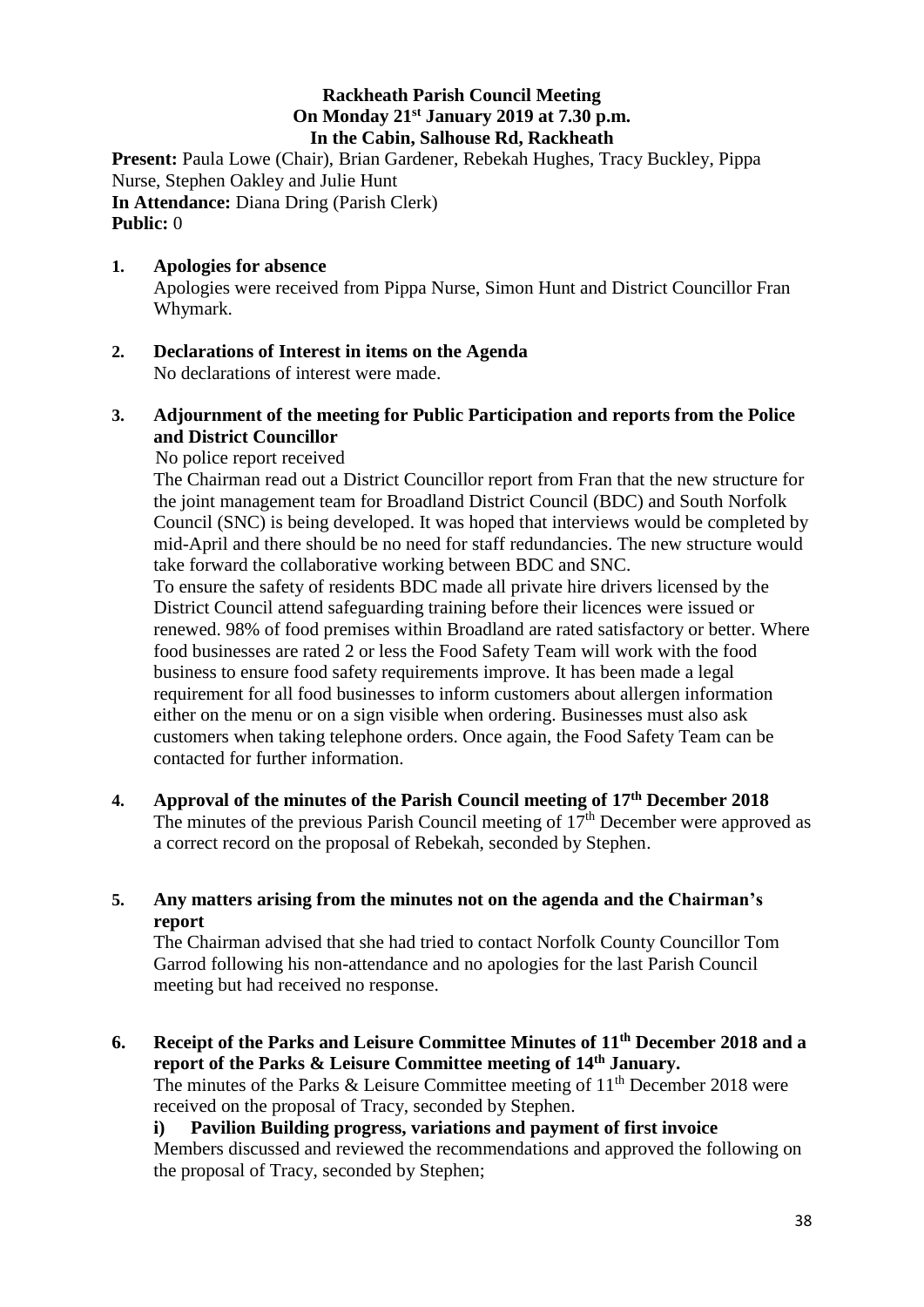- Payment of Gill's first invoice,
- Pavilion bulkhead lighting,
- No additional alarm system,
- Remove and store the PV panels from the roof,
- Set up a Pavilion Marketing and Management Working Group to work on details of Pavilion set up.

Members noted the cost of additional lighting columns for the car park lighting and suggestions for flooring and kitchen

## **ii) Grounds Maintenance Contract 2019/20**

The Clerk explained that only one tender had been received for the Grounds Maintenance Contract although three companies had shown interest. Members were pleased with the work carried out by the current contractor and agreed unanimously to accept the tender from Garden Guardian for 2019/20 grounds maintenance contract. **iii) Any Other Matters**

Members discussed the suggestion of a dogs on leads rule for the Jubilee Park to try to reduce the amount of dog mess not picked up by owners. It was agreed to review this again in the Spring.

### **7. Report from a resident's group on traffic and highway issues on the Broadland Northway (ex NDR) Highways Matters and agree any action required**

A report about the Broadland Northway drawn up by a local group calling themselves the Think Tank had been circulated to Members. Brian had emailed it to Norfolk County Councillor Tom Garrod but received no response. Following discussion it was agreed to send the report to Parish & Town Councils in Broadland and ask them to respond/support the report and copy their response to the local newspaper, MP, County & District Council, Highways and Norfolk Constabulary etc.

Members were pleased to hear that five volunteers had come forward to form a Parish Speedwatch Team. Discussed the need to provide evidence of speeding on Salhouse Road and to ask Highways to set up speed monitoring.

**8. Receipt of the Planning Committee Minutes of the meeting of 3 rd December 2018** The Planning Committee Minutes of 3<sup>rd</sup> December 2018 were received on the proposal of Tracy, seconded by Stephen.

### **9. Accounts**

## **i) Approval of Payments**

The following payments were approved on the proposal of Rebekah, seconded by **Stephen** 

| D Dring      | December Salary                                  | £815.58    |
|--------------|--------------------------------------------------|------------|
| D Dring      | Balance due £208.16 + expenses £76.44            | £284.60    |
| <b>HMRC</b>  | December PAYE & NI                               | £446.70    |
|              | Norfolk Pension December Pension contributions   | £402.44    |
|              | Garden Guardian Grounds Maintenance – Dec charge | £567.46    |
| T Gill & Son | Pavilion Building Work                           | £46,162.72 |
|              |                                                  |            |

## **ii) Bank reconciliation for December 2018 and budget update**

Members noted the bank reconciliation for December showing a total bank balance of £64,572.91 including uncleared payments.

#### **10. Correspondence**

*BDC Planning Enforcement*